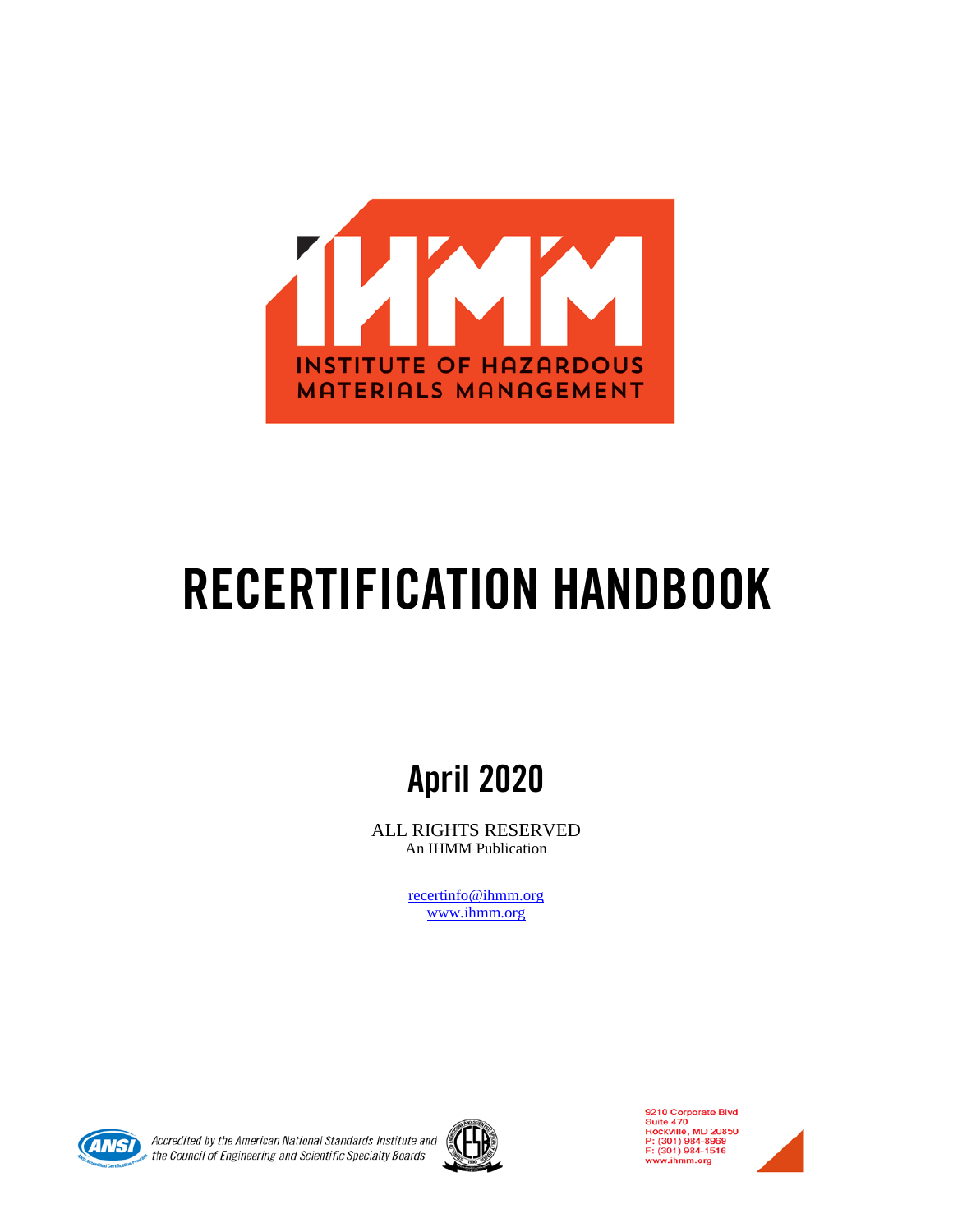| <b>Keywords</b>              | Recertification, cycle, professional development, qualifying activities, |
|------------------------------|--------------------------------------------------------------------------|
|                              | blueprint, review process, documentation, Recertification Committee,     |
|                              | <b>Scheme Committee</b>                                                  |
| <b>Authors of document</b>   | M. Patricia Buley, Morgan Hyson, Jimmy Nguyen, James Drosdak             |
| <b>Authorized date</b>       | June 2018                                                                |
| <b>Authorizing authority</b> | <b>IHMM Executive Director</b>                                           |
| <b>Authorization</b>         | Policy sections/revisions approved by the Board of Directors:            |
|                              | June 1, 2018                                                             |
| <b>Supporting Documents</b>  | <b>IHMM Bylaws, IHMM Management System Manual</b>                        |

## **Revision History**

| <b>Revision</b><br>Date | <b>Sections Affected</b>                                          | <b>Description</b>                                                        | <b>Revised By</b>                                             | Approved<br>Bv |
|-------------------------|-------------------------------------------------------------------|---------------------------------------------------------------------------|---------------------------------------------------------------|----------------|
| 04/07/2020              | Third issue                                                       | Updated the ANSI and CESB<br>logos                                        | M. Patricia<br>Buley                                          |                |
| 04/07/2020              | Third issue                                                       | Changed Authorizing Authority<br>from IHMM Executive Director             | M. Patricia<br>Buley                                          |                |
| 04/07/2020              | Third issue                                                       | Updated revision date                                                     | M. Patricia<br>Buley                                          |                |
| 04/07/2020              | Qualifying<br>Activities for<br>Recertification<br><b>Section</b> | Added clarification of activities<br>that may not be claimed twice.       | M. Patricia<br>Buley, James<br>Drosdak and<br>Jimmy<br>Nguyen |                |
| 01-2019                 | Second issue                                                      | Change of IHMM address on the<br>cover of the Recertification<br>Handbook | Gene<br>Guilford                                              |                |
| $06 - 2018$             | First issue                                                       |                                                                           |                                                               | <b>BOD</b>     |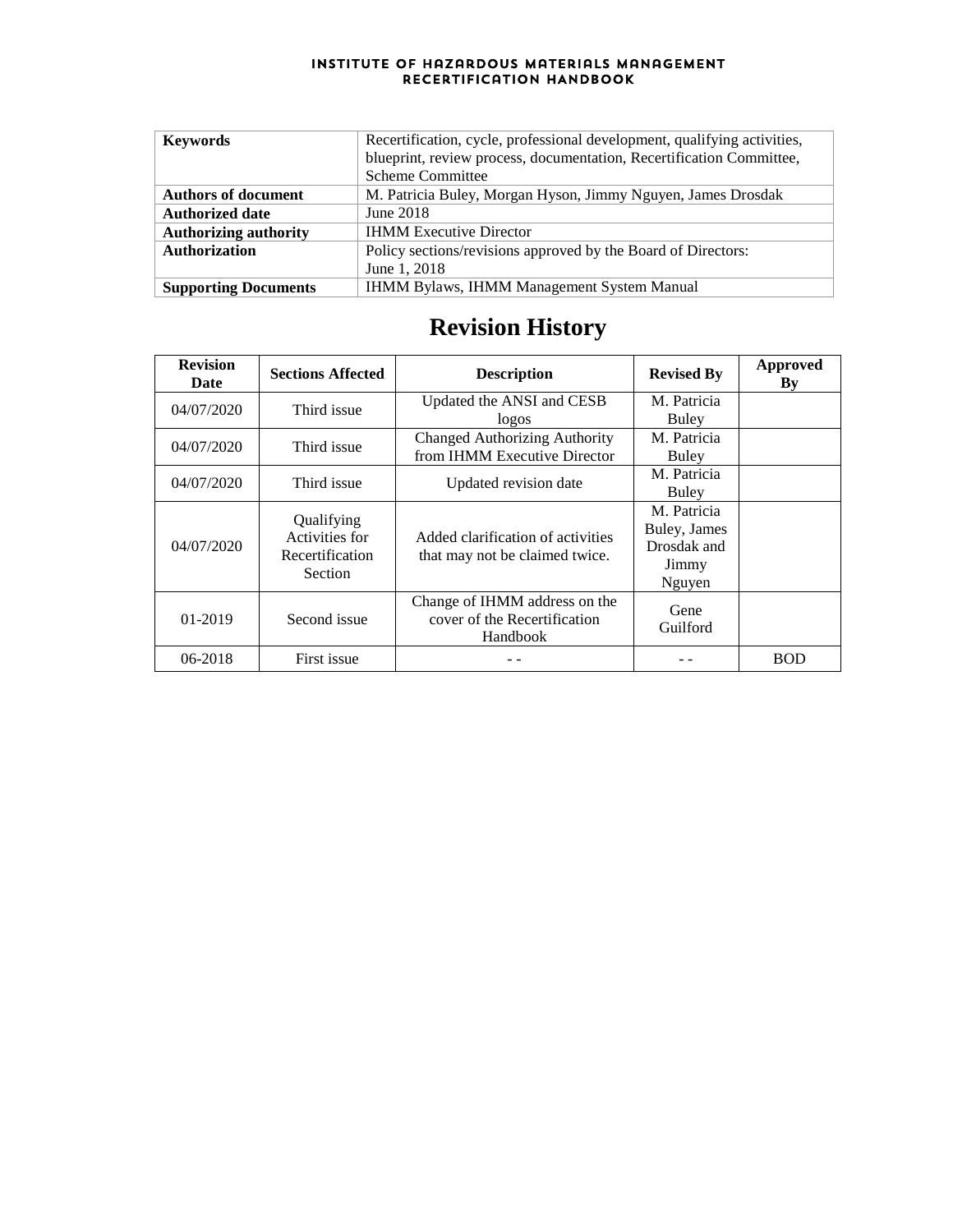### **Table of Contents**

|                                                                                                                                                                                                                                | 2 |
|--------------------------------------------------------------------------------------------------------------------------------------------------------------------------------------------------------------------------------|---|
|                                                                                                                                                                                                                                | 3 |
|                                                                                                                                                                                                                                |   |
|                                                                                                                                                                                                                                |   |
| F. Recertification Communications [11] The Recertification Communications [11] The Recertification Communications [11] The Recent Recent Recent Recent Recent Recent Recent Recent Recent Recent Recent Recent Recent Recent R | 4 |
| G. Failure to Complete Recertification                                                                                                                                                                                         |   |
|                                                                                                                                                                                                                                |   |
|                                                                                                                                                                                                                                |   |
|                                                                                                                                                                                                                                |   |
|                                                                                                                                                                                                                                |   |
|                                                                                                                                                                                                                                |   |
|                                                                                                                                                                                                                                |   |
|                                                                                                                                                                                                                                |   |
|                                                                                                                                                                                                                                |   |

#### **Qualifying Activities for IHMM Recertification**

| Category I: Active Professional Practice (Employment) [2012] [2013] [2013] [2014] [2014] [2014] [2014] [2014] [3014] [3014] [3014] [3014] [3014] [3014] [3014] [3014] [3014] [3014] [3014] [3014] [3014] [3014] [3014] [3014] |  |
|-------------------------------------------------------------------------------------------------------------------------------------------------------------------------------------------------------------------------------|--|
| A. Evidence of Continued Competency manufactured manufactured 9                                                                                                                                                               |  |
|                                                                                                                                                                                                                               |  |
|                                                                                                                                                                                                                               |  |
| Category II: Professional Development Activities (Continuing Education) [11]                                                                                                                                                  |  |
| A. Evidence of Continued Competency manufactured manufactured and 11                                                                                                                                                          |  |
|                                                                                                                                                                                                                               |  |
|                                                                                                                                                                                                                               |  |

#### **APPENDIX A: Types of Professional Development Claims for Recertification**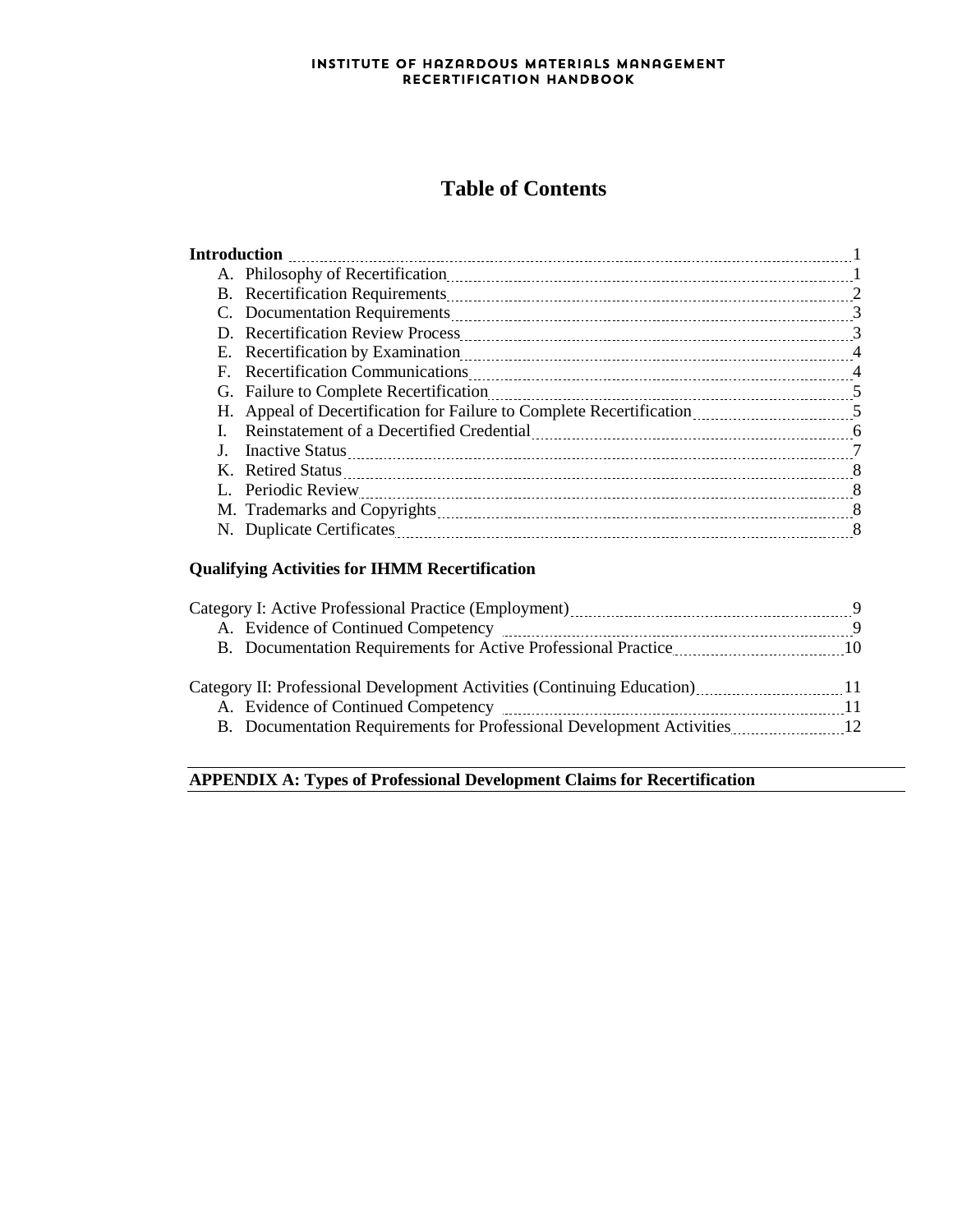#### **Introduction**

The purpose of IHMM, as defined in its Bylaws, is to develop and promote professional standards for certification and to administer credible certification programs for individuals who practice in disciplines involving the general management of hazardous materials and related areas.

Means of accomplishing the purpose of IHMM include establishing requirements for the periodic renewal of certification, determining compliance with those requirements, and ascertaining that certificants meet ethical standards in their practice in the field of hazardous materials management.

The field of hazardous materials management and related areas change frequently. For that reason, accreditation standards require that certification in such fields be renewed periodically. To make sure this happens, IHMM requires that certificants be recertified every five years. IHMM certificants must earn a total of 200 certification maintenance points (CMPs) during a five (5) year cycle to qualify for recertification. Certificants must also maintain professional standards by continuing to uphold and abide by a Code of Ethics to be eligible for recertification.

The Recertification Program was developed to ensure that IHMM certificants remain competent in their area of professional practice, and to encourage certificants to continuously enhance their knowledge, skills, and abilities. IHMM has provided certificants with many options that they may utilize to meet recertification requirements.

IHMM is committed to impartiality and objectivity in every aspect of our operation. IHMM implements its policies and procedures in a fair manner among all applicants, candidates, and certified individuals. IHMM's processes and procedures are governed by its Bylaws and Management Systems Manual. We welcome any suggestions regarding how we can improve the recertification process.

#### **A. Philosophy of Recertification**

- 1. Recertification is defined as a process to ensure that certificants maintain continued competence in hazardous materials management and related areas.
- 2. Upholding high standards of ethical and legal practice is the foundation of certification and a primary component of the recertification program.
- 3. IHMM certificants are committed to remaining current in their area of work through continuous learning.
- 4. Remaining actively involved in the field of hazardous materials and related areas is essential to remain certified.
- 5. Maintaining competence occurs through professional activities, contributions to the field, and includes, but is not limited to, formal and continuing education.
- 6. Certificants are responsible for conducting ongoing self-assessments of their continued competence in the field of hazardous materials management and related areas. The process of self-assessment is a key component in determining how they should proceed to build on their knowledge, skills, and abilities.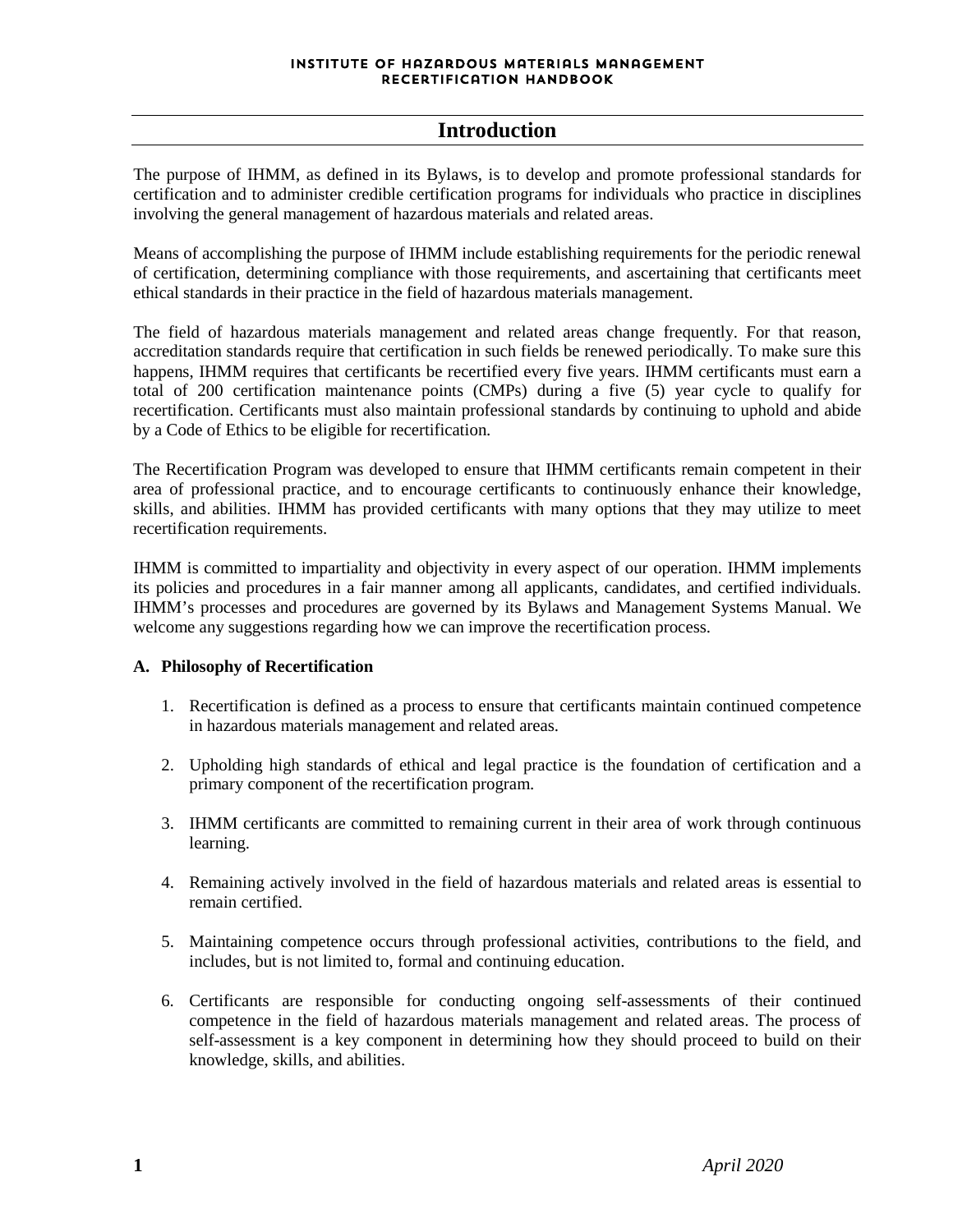#### **B. Recertification Requirements**

- 1. Because advancements in technology and changes in compliance requirements occur frequently, it is required that IHMM certifications be renewed every five years to ensure currency and expected that the IHMM Recertification Handbook be amended periodically.
- 2. IHMM shall be the official office of record for recertification status.
	- a. Certification expiration dates shall be printed on all IHMM certificates.
	- b. Certifications not renewed following IHMM policies and procedures shall expire on the expiration date indicated on the certificate.
	- c. Email shall be the primary means of communication between IHMM and IHMM certificants. It is the certificant's responsibility to maintain up to date contact information with IHMM.
- 3. Recertification credit shall be represented and tracked by Certification Maintenance Points (CMPs).
	- a. Each applicant must demonstrate a total of at least 200 CMPs for his/her specific 5-year cycle.
	- b. Each applicant may demonstrate **up to 100 CMPs for Active Practice (employment).**
	- c. Each applicant must demonstrate **at least 100 CMPs for Professional Development**.
	- d. All CMPs claimed must have been earned **during the current 5-year cycle to count towards recertification.**
- 4. IHMM shall publish on IHMM's website the current IHMM Recertification Handbook which lists these requirements and the types of activities that qualify for recertification credit.
- 5. Evidence of a satisfactory combination of continued Active Professional Practice and Professional Development shall be submitted to IHMM according to a schedule published by IHMM (see examples below).
	- a. Recertification expiration dates coincide with the last day of the original month of certification or reinstatement, beginning immediately following the end of the previous 5 year cycle.
	- b. Recertification applications should be completed and submitted no more than one-year before and no later than six months after the end of the recertification cycle.
	- c. It is the certificant's responsibility to fulfill all requirements for recertification, including submission of the recertification application, by no later than the credential expiration date. A certificant may verify his or her credential expiration date by logging into MyIHMM to view the recertification cycle and annual fee dates.
	- d. Per the relevant Certification Agreement signed by the certificant, it is the responsibility of the certificant to ensure that IHMM has a valid email address on file in MyIHMM, as email is the primary means of communication throughout the recertification process. Should you optout of or block IHMM's email communications, or fail to timely update your record with changes in your primary email address, you may not receive critical information concerning recertification, continuing education requirements, status and related matters. Certificants should ensure that all information is current by periodically logging into MyIHMM and verifying that their information is current.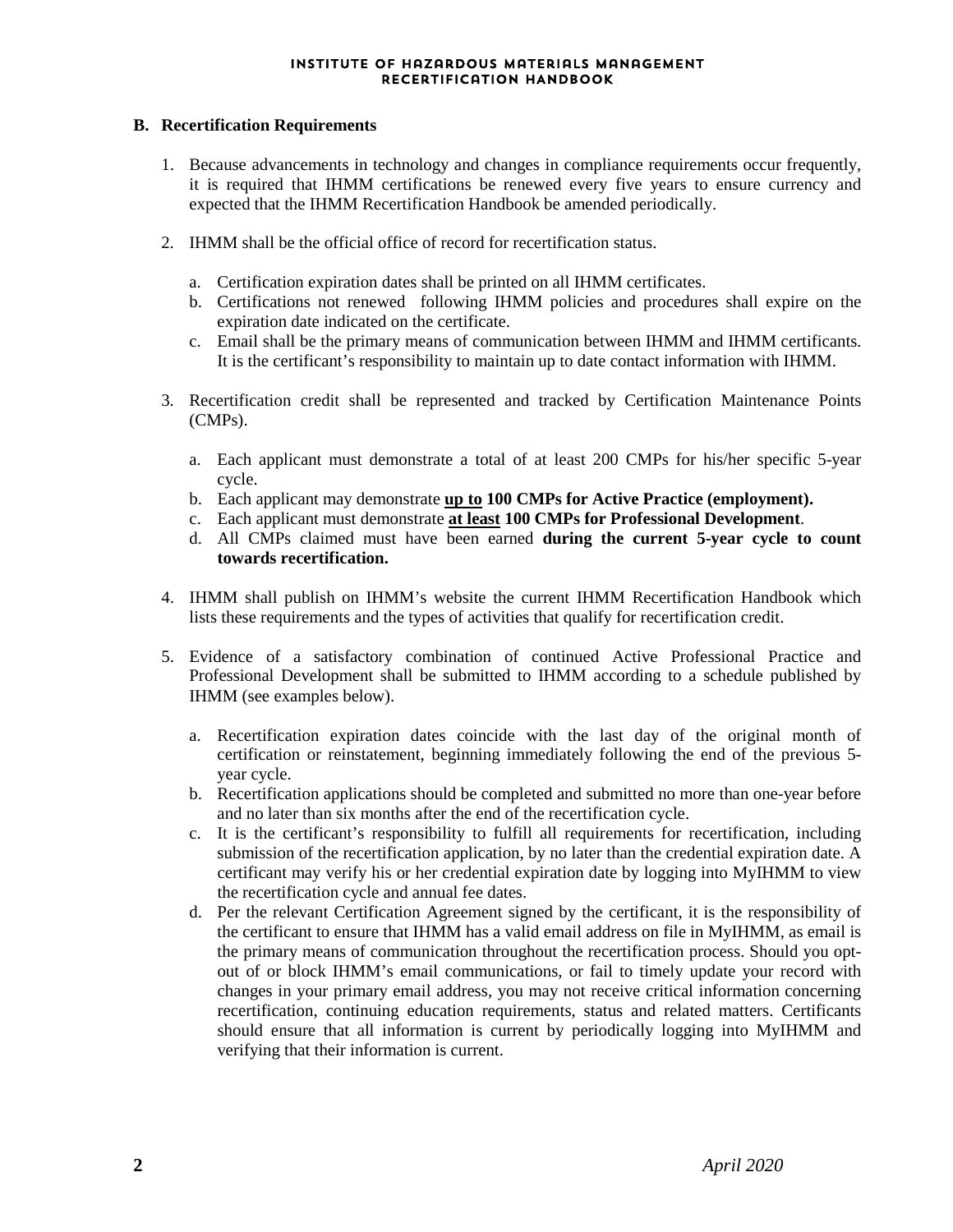#### **C. Documentation Requirements**

It is the responsibility of the certificant to keep track of Recertification activities and to document CMPs with supporting documentation from **authoritative third parties**. Documentation that amounts to a selfrepresentation will not be considered sufficient in the event of an audit. Certificants with any questions about satisfying this standard should contact IHMM for guidance.

- 1. It is recommended that all certificants create a personal file for all Recertification materials and organize supporting documentation by year.
	- a. It is very important to establish a personal procedure for tracking CMPs and to periodically review and update recertification records.
	- b. Refer to the most recent version of the IHMM Recertification Claims to determine which activities are eligible for CMPs so that you can be sure to have the required number of CMPs for your specific 5-year cycle.
	- c. Be sure that your Recertification activities take place within your specific 5-year cycle.
	- d. Record professional development activities on-line as you complete them.
	- e. Retain adequate, original documentation supporting your claims for CMPs. If selected for audit, you will be required to submit supporting documentation. IHMM may also request verification for any activity and the CMPs claimed.
	- f. Applicants for recertification must maintain all supporting documentation for five (5) years after submission of their application. IHMM reserves the right to request this documentation to substantiate CMP credit claims at any time during this period, even if the relevant recertification application has already been approved.

#### **D. Recertification Review Process**

- 1. Each application is subject to evaluation and/or audit, following the most current standards, policies, and procedures published by IHMM.
	- a. General
		- 1) Certificants shall submit a completed online recertification form.
		- 2) Certificants may be contacted for clarification or additional information during the review process.
		- 3) Cooperation with the review process is required, or the application may be rejected.
		- 4) IHMM will maintain records of all applications and determinations, with following its record retention policies.
	- b. Review Process
		- 1) Applications for recertification should be submitted to IHMM before the certification expiration date.
		- 2) CMP credits shall be granted for all acceptable claims.
		- 3) An application shall be approved if:
			- Annual fees have been paid and are current;
			- The application demonstrates 200 minimum Certification Maintenance Points (CMPs) to meet the standard, based on acceptable claims; and,
			- There are no valid reasons to withhold or delay the application for recertification.
		- 4) If there are insufficient points demonstrated, the certificant shall be contacted with an explanation of the deficiencies. The certificant shall have 30 days to respond. Failure to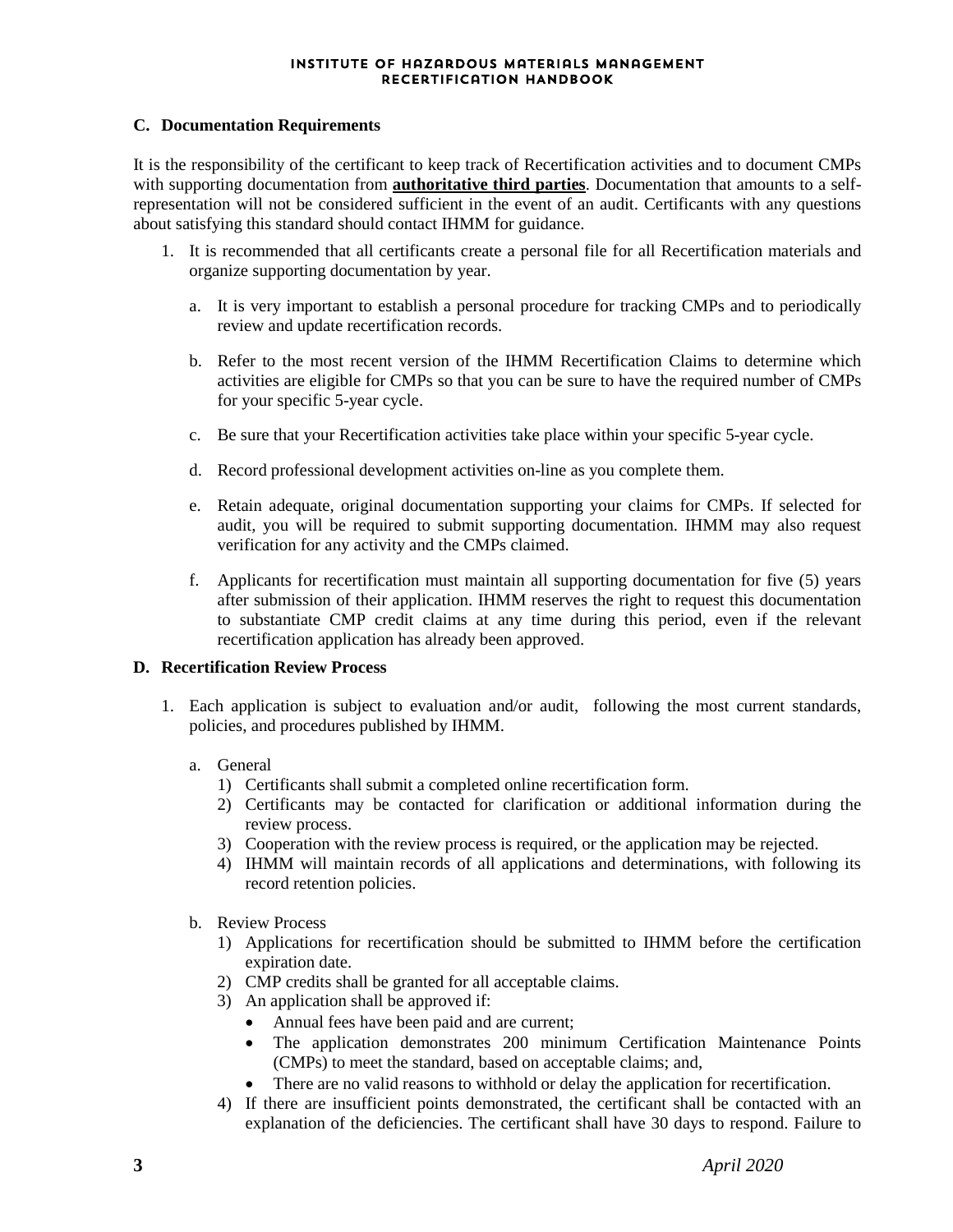respond may be interpreted as withdrawal from the recertification process, at IHMM's discretion.

- 5) All final determinations on eligibility for recertification shall be made by IHMM Management Staff.
- c. Audit of Recertification Applications
	- 1) Certificants shall be prepared to provide full documentation for any claims made in a recertification application upon submission.
	- 2) Certificants who are selected for audit will be notified after submitting their online recertification application and will be prompted to upload full documentation for all claimed activities at that time.
	- 3) Refer to the IHMM Recertification Claims Appendix for more details on audit documentation requirements.
	- 4) Certificants whose applications are not selected for audit will not be immediately required to submit full documentation but should maintain copies of all supporting documentation for their recertification year cycle. IHMM reserves the right to request documentation from any certificant at any time during the review process and within five (5) years from the date, their application is submitted.
	- 5) Submission of a recertification application constitutes an attestation of the truthfulness and accuracy of the information presented, and a pledge of continued compliance with the relevant Code of Ethics.
- d. Any attempt to exert unwarranted influence upon the review process shall be deemed a violation of the relevant Code of Ethics.
- 2. **Recertification Application Submission Deadline:** Certificants are required to submit a Recertification Application before their credential expiration date. IHMM will accept applications for a six-month grace period following credential expiration. If there is no submission at the end of the grace period, the credential shall be decertified, and the former certificant shall be required to undergo the reinstatement process (if eligible) or apply for and take the certification examination anew to regain the lost certification.
- **E. Recertification by Examination:** Certificants may elect to recertify by taking the certification examination instead of submitting a recertification application. Certificants who elect to recertify by exam must take and pass the exam before all regular recertification deadlines, including the Final Recertification Deadline six months after expiration.
	- a. The individual will be charged the standard examination fees. Fees must be paid in U.S. dollars and are posted on the IHMM website [and are subject to change].
- **F. Recertification Communications:** Monthly reminders of the deadline to recertify are sent to certificants via email beginning six months before their certification expiration dates and continuing as long as they have not completed recertification until the end of their six-month grace period after expiration.
- **G. Failure to Complete Recertification:** When all relevant deadlines have passed without timely submission of a complete recertification application, a certificant's credential will be **decertified**, and the former credential holder must immediately cease and desist from its use.
	- 1. Once an individual has been decertified, he or she must either undergo the reinstatement process (if eligible) or apply for the certification as a new candidate to regain the credential and will be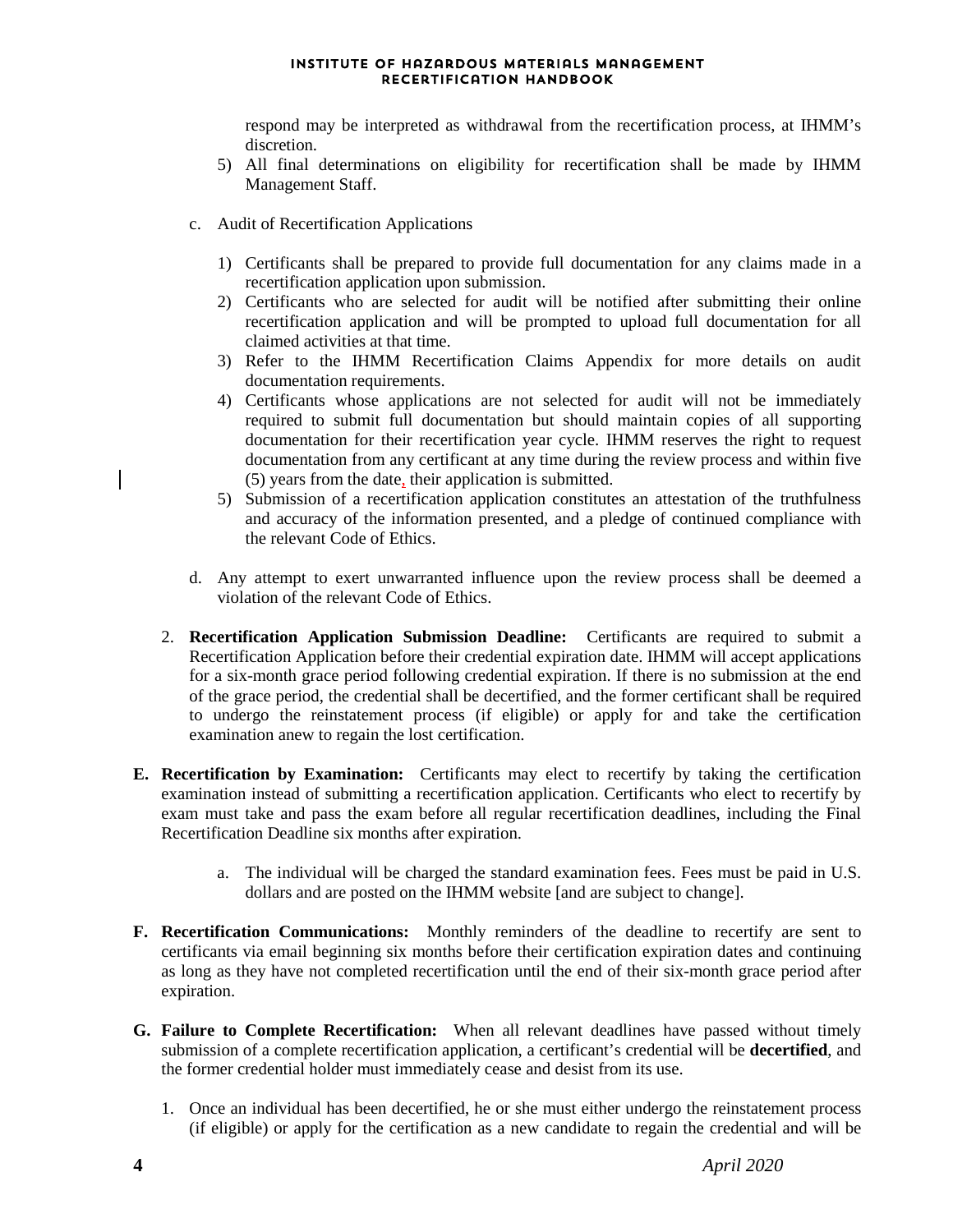assigned a new certification number once certified. The certificant must abide by all eligibility requirements in effect at the time his/her application is approved.

- 2. Certification records of those whose credentials have expired or been decertified will be treated following IHMM's records retention policies.
- 3. Any continued use of the certification after expiration or decertification will be considered a violation of trademark law and may be referred for legal action.
- **H. Appeal of Decertification for Failure to Complete Recertification:** The occurrence of any of the following events during the final three months (90 days) before a certificant's final recertification deadline shall be grounds for appeal:
	- 1. Serious illness or an unexpected medical event
	- 2. Death, serious illness, or medical event in the immediate family (parent, sibling, spouse, or child)
	- 3. Overseas military or professional deployment (where contact is limited or not possible)
	- 4. Other serious and unforeseen extenuating circumstances meriting review by IHMM's Professional Standards Committee

An appellant must submit a signed written request for an exception or reversal in consideration of their circumstances. A scanned copy of the document bearing the appellant's original signature shall be considered acceptable. The written request shall identify which of the enumerated grounds listed above serves as the basis of the appeal.

In addition, IHMM reserves the right to request documentation confirming the veracity of any claims made in an appeal. An appellant's providing such documentation with an appeal initially may expedite its processing.

Appeals made for the reasons numbered 1, 2, or 3 above will afford temporary continued status as an active certificant while a decision is pending. Appeals made based on these "pre-approved" circumstances will be reviewed by IHMM staff.

Appeals based on other extenuating circumstances will be referred to the Professional Standards Committee for review and will afford no such continued active status unless and until a reversal is rendered. Decertifications appealed this way to remain effective while they are considered. IHMM staff or the Professional Standards Committee shall provide the appellant with written notice of their decision on the appeal.

Approval of an appeal will result in reinstatement of the decertified credential contingent upon submission of a complete recertification form within 30 days of notice of the approval of the appeal. IHMM reserves the right to request documentation for any claims made in a recertification form.

Denial of an appeal shall represent the final Institute action on the matter. In the absence of any ethical violations, a decertified individual may regain their credential by beginning the application process as a new applicant.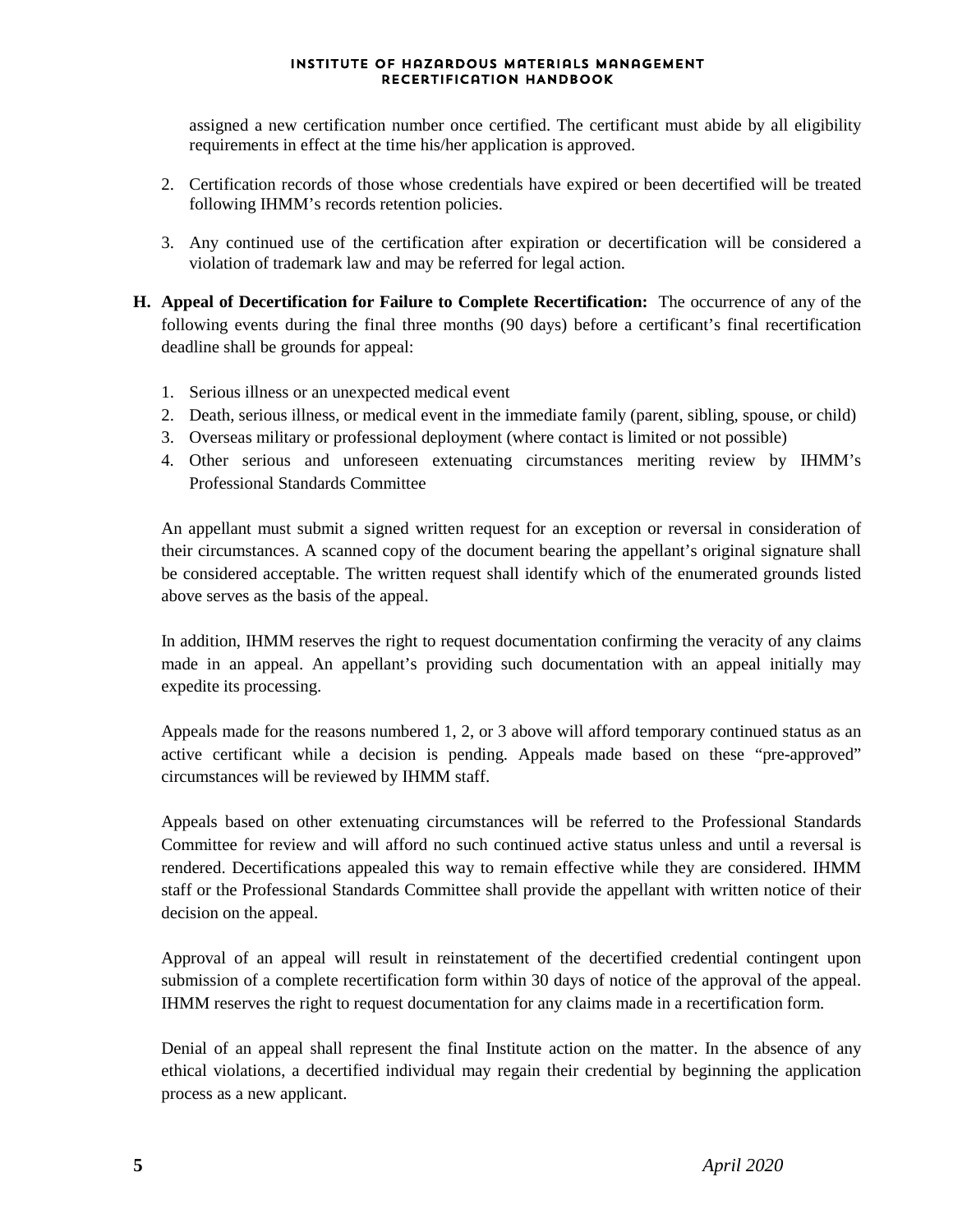IHMM and the IHMM Professional Standards Committee will not consider appeals made wholly or substantially on grounds of:

- Certificant's failure to maintain up to date contact information
- Tenure or stature as an IHMM certificant
- Failure to complete the application due to procrastination
- Refusal to participate in IHMM's established recertification process

It shall be considered unethical conduct for a current or former certificant to use the appeal process to exert unwarranted influence on the recertification process.

**I. Reinstatement of a Decertified Credential:** An individual who previously held an IHMM certification that has not been decertified on ethical grounds may apply to have his or her certification reinstated if their annual fees have been expired for less than five (5) years and/or their decertified certification has been expired for less than five (5) years. If either condition is not met, the individual must go through the full certification process to become certified again.

**Reinstatement is not a reversal of decertification. All time in service is lost at the time of decertification. For more information regarding the reversal of decertification, please refer to IHMM's Decertification Appeal Policy.** 

**Evidence of knowing continued use of a decertified certification after having been provided notice of decertification by IHMM is both illegal and unethical and will render the individual ineligible for reinstatement.**

To begin the reinstatement process, the former certificant must complete and submit the reinstatement application and pay the Reinstatement Application Fee of \$75.00. Submission of a reinstatement application and payment of the fee does not confer any change in certification status. IHMM staff will review the application to determine the applicant's eligibility for reinstatement and, upon approval of the application, the applicant may then complete the reinstatement process as described below.

#### *Annual Fees*

An applicant whose certification has been decertified on grounds of past due Annual Certification Maintenance Fees (ACMF) must pay all fees past due at the time of decertification, including late fees, as well as an additional Reinstatement Administrative Fee of \$200.00. If annual fee status was the only ground for decertification, the applicant's previous certification expiration date will be applied to the reinstated certification.

#### *Recertification*

In addition to meeting all fee-related reinstatement requirements as described above, an applicant whose certification has been decertified on grounds of failure to recertify or whose previous certification expiration date and submission grace period has passed must complete a recertification application covering a period ending on the final day of the month the reinstatement application is submitted and going back five years. Reinstatement of certification will not be awarded until this application has been approved by IHMM, and there is no change in certification status conferred until an applicant finishes this recertification application.

**J. Inactive Status:** Any certificant who is unable to remain active in the profession due to circumstances beyond their control (e.g., medical disability, military assignment, the period of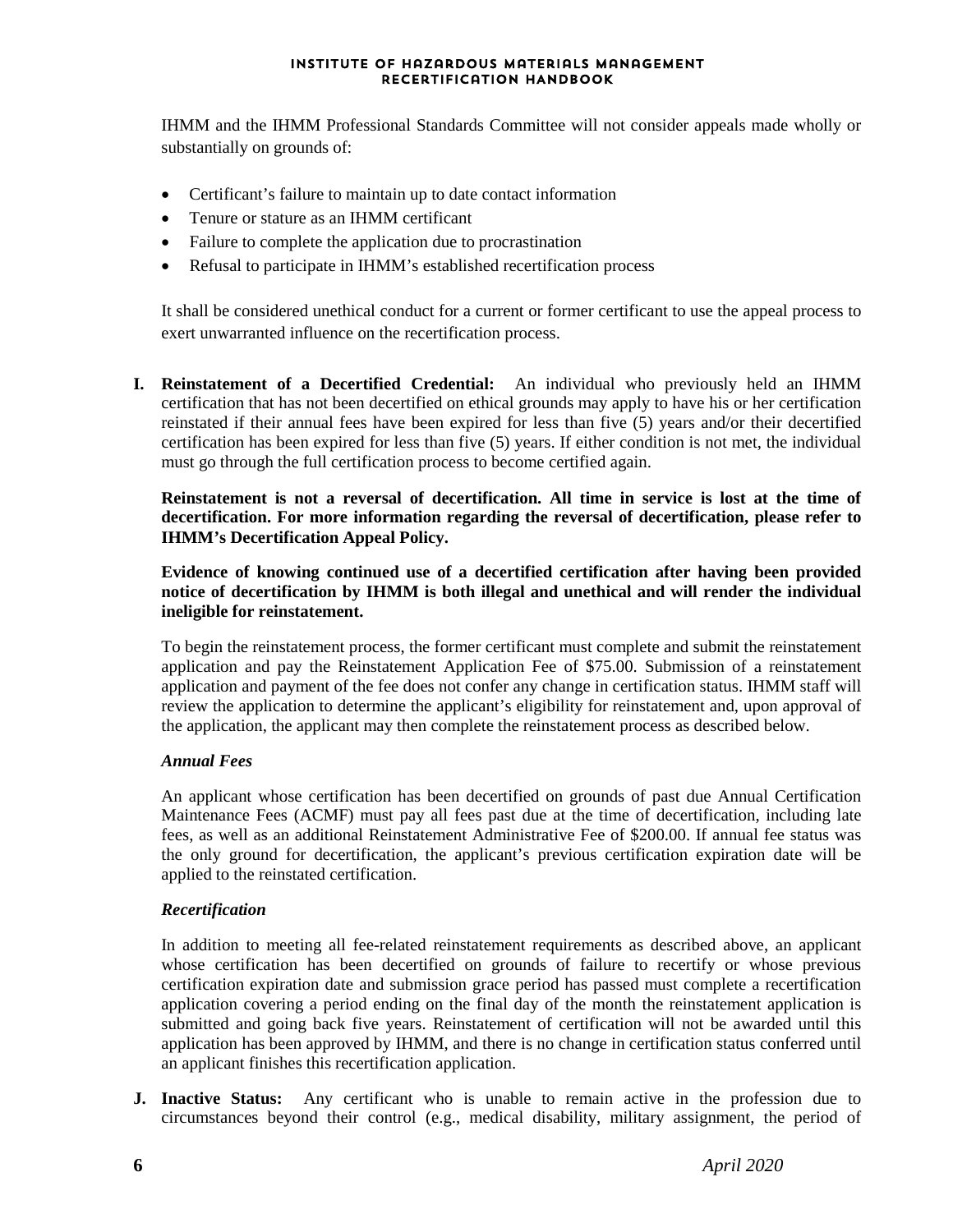unemployment, etc.) **may** be eligible for Inactive status spanning a period of up to three years (36 months), during which time all payment and recertification requirements shall be waived.

**To apply for Inactive status, the certificant must send an e-mail written request detailing the reason for their request to [recertinfo@ihmm.org.](mailto:recertinfo@ihmm.org) IHMM reserves the right to request supporting documentation where deemed appropriate.**

IHMM's Recertification Department will review all Inactive status requests and approve those that meet the eligibility criteria (including but not limited to):

- Injury, illness, or other medical disability preventing or substantially impacting active professional practice
- Military assignment/deployment
- Unemployment
- Other unforeseen circumstances beyond the certificant's control preventing or substantially impacting active professional practice

#### **During an approved period of Inactive status:**

- **The certificant shall** *not* **use their certification designation (i.e. "CHMM," "CHMP," or "CDGP," as applicable) designation, which implies active status.**
- A certificant approved for Inactive status may use the "**CHMM (Inactive),**" "**CHMP (Inactive),**" or "**CDGP (Inactive)**" (as applicable) designation in its place, though not in the context of active professional practice (you may represent yourself this way to prospective employers, but not as a short-term consultant or contractor).
- Professional Development (but **NOT** employment) activities occurring within the approved period of inactivity may be claimed for recertification credit upon return to Active status.

#### **Inactive status:**

- **Cannot be granted to certificants who are in their first recertification cycle.**
- **Cannot be granted retroactively and must, therefore, be requested as soon as possible.**

Once approved, and upon return to Active status, the certificant will be required to recertify with modified requirements.

**Certificants who end their Inactive status on or before their original expiration date and/or filing grace period** will recertify for that cycle with the normal 200 CMP requirement reduced proportionally to correspond with their approved period of inactivity.

**If the certificant's expiration date and filing grace period before entering inactive status have passed**, the certificant must recertify for a new five-year cycle extending back 5 years from the month of reactivation, with the normal 200 CMP requirement reduced proportionally to reflect the period of inactivity relevant to this new cycle.

A certificant in Inactive Status who is unable to return to Active status or otherwise does not reactivate their certification within the three-year (36 months) timeframe will have his or her credential decertified. It is the Inactive certificant's responsibility to contact IHMM and initiate the reactivation process.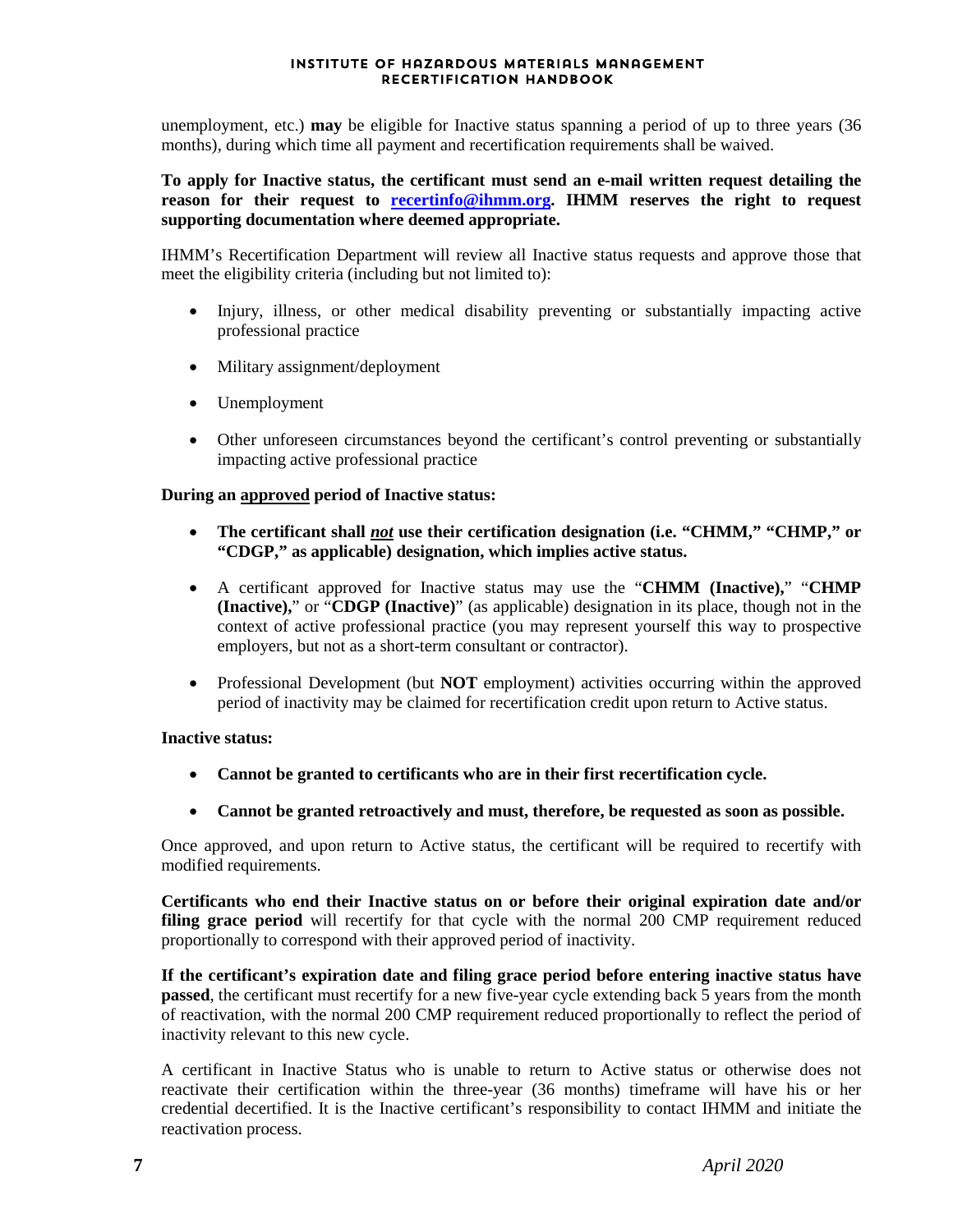An individual whose credential has been decertified under this rule shall be required to apply for and take the certification examination anew or apply for reinstatement to regain his or her credential.

**K. Retired Status:** A credential holder in good standing, who has recertified at least once, and who wishes to voluntarily relinquish their active status due to retirement is eligible to apply for retired status. The CHMM/CHMP/CDGP (Ret.) designation may be used on personal stationery and personal cards, but not on business cards or stationery used for commercial purposes. It shall be considered unethical conduct for a Retired certificant to use the active CHMM/CHMP/CDGP designation after acquiring Retired status, or to use the CHMM/CHMP/CDGP (Ret.) designation while continuing to practice. Any violation of these restrictions would make the individual's CHMM (Ret.) designation subject to revocation. Please contact IHMM if you wish to switch your active certification to the Retired designation.

#### **L. Periodic Review**

- 1. The Recertification Committee shall review these recertification policies at least annually, and recommend any revisions needed to the IHMM Board of Directors.
- 2. The list of qualifying activities and the recertification procedures shall be reviewed at least annually by the Recertification Committee and updated as needed.

#### **M. Trademarks and Copyrights**

Certified Hazardous Materials Manager®, Certified Hazardous Materials Practitioner®, Certified Dangerous Goods Professional®, Certified Dangerous Goods Trainer®, CHMM®, CHMP®, CDGP®, and CDGT® are registered trademarks of the Institute of Hazardous Materials Management. Individuals who earn IHMM credentials may use the relevant designations as long as the certification has not expired, been decertified, suspended, revoked, or voluntarily relinquished, or converted to Retired or Inactive status. The certificate is the property of IHMM and must be returned to IHMM upon request. IHMM aggressively enforces the appropriate use of its property, and unauthorized use may result in sanctions or other penalties.

#### **N. Duplicate Certificates**

To receive a duplicate or replacement certificate, the certificant must be current in all obligations and must pay a processing fee. Should your certificate become lost or damaged, please contact IHMM at [info@ihmm.org.](mailto:info@ihmm.org)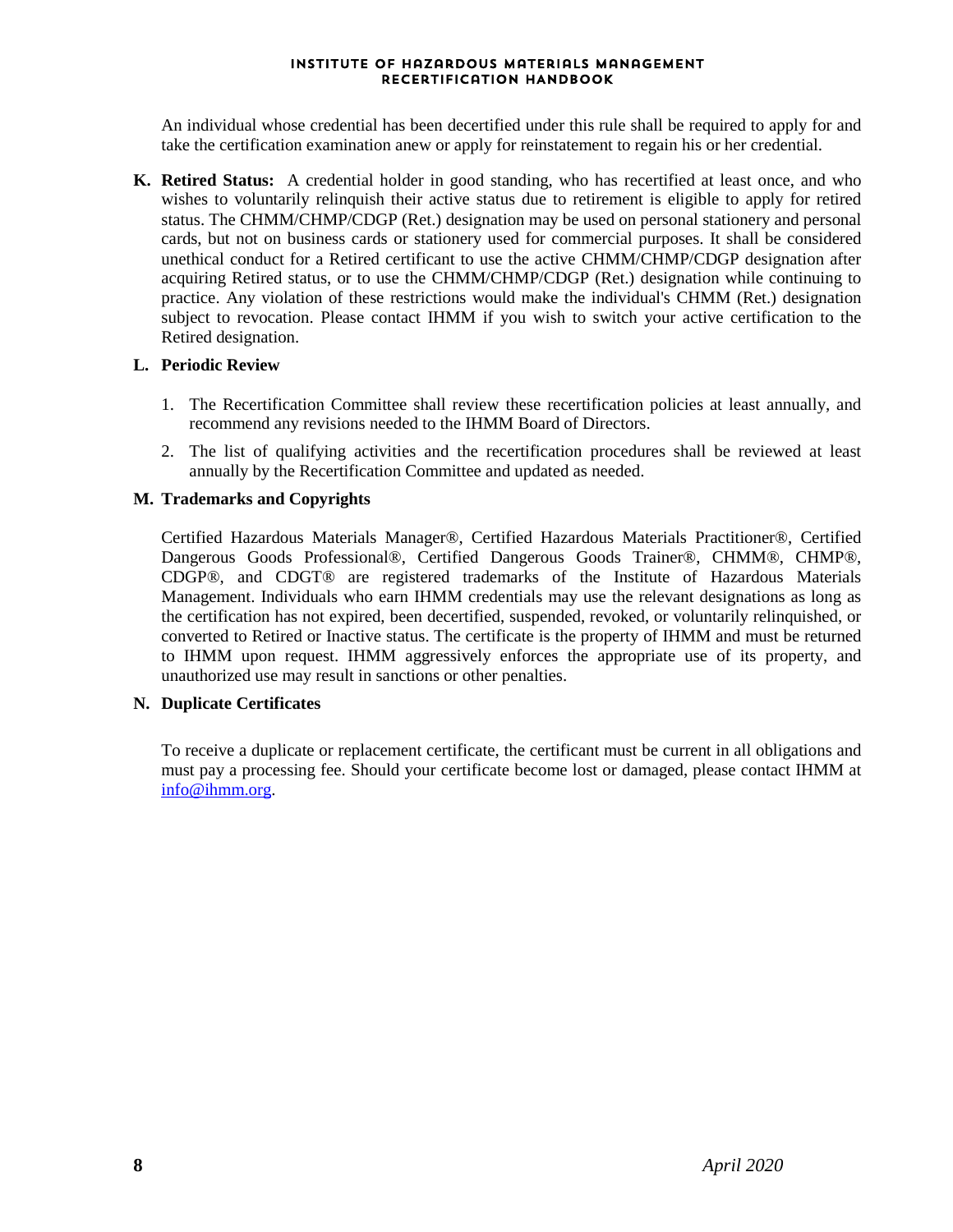#### **Qualifying Activities for Recertification**

#### **Category I - Active Professional Practice (Employment)**

IHMM recognizes that certificants apply their specialized knowledge and skills in performing their jobs daily and that certified individuals are engaged in continuous learning on the job. In recognition of this value of employment in the field, certified individuals may qualify for **up to** 50% (100 CMPs) of their recertification points through Active Professional Practice. Some Active Professional Practice is required to recertify by an application.

"Any activity not otherwise claimed elsewhere claimed as employment", is defined as any activity that may be identical or similar to items claimed for Employment/Active Professional Practice credit which are not a duplication of that specific instance or instances already claimed in this recertification cycle. Meaning one specific activity cannot be claimed twice for activities but two activities on different dates can be claimed in either section as needed.

#### **A. Types of Active Professional Practice**

- 1. The following activities qualify as Active Professional Practice:
	- a. As an employee with duties directly related to hazardous materials management or dangerous goods transportation, and applicable laws, regulations, technology, and related areas.
	- b. As a professional consultant whose responsibilities directly relate to hazardous materials management or dangerous goods transportation, and applicable laws, regulations, technology, and related areas.
	- c. As a faculty member of an accredited university or college teaching hazardous materials management or dangerous goods transportation, and applicable laws, regulations, technology, and related areas.
	- d. As an instructor who provides training outside the academic setting in hazardous materials management or dangerous goods transportation, and applicable laws, regulations, technology, and related areas (Training activities which are *not* part of a certificant's employment will be credited under Professional Development).
	- e. Non-compensated work directly related to hazardous materials management or dangerous goods transportation, and applicable laws, regulations, technology, and related areas.
- 2. Credit Value for Non-Academic Employment
	- a. The maximum amount of credit that may be claimed for active practice is 20 CMPs per year (100 CMPs for the 5-year cycle).
	- b. Part-time and temporary work will be prorated as indicated in the table below:

| <b>Type of Activity</b>    | <b>Activity Definition</b>        | <b>CMP Credit Value</b> |
|----------------------------|-----------------------------------|-------------------------|
| Full-time employment       | $\geq$ 32 hr per week             | 20 per year             |
| Part-time employment       | $\geq 16$ hr but < 32 hr per week | 10 per year             |
| Temporary or Contract work | $< 16$ hr per week                | See table below         |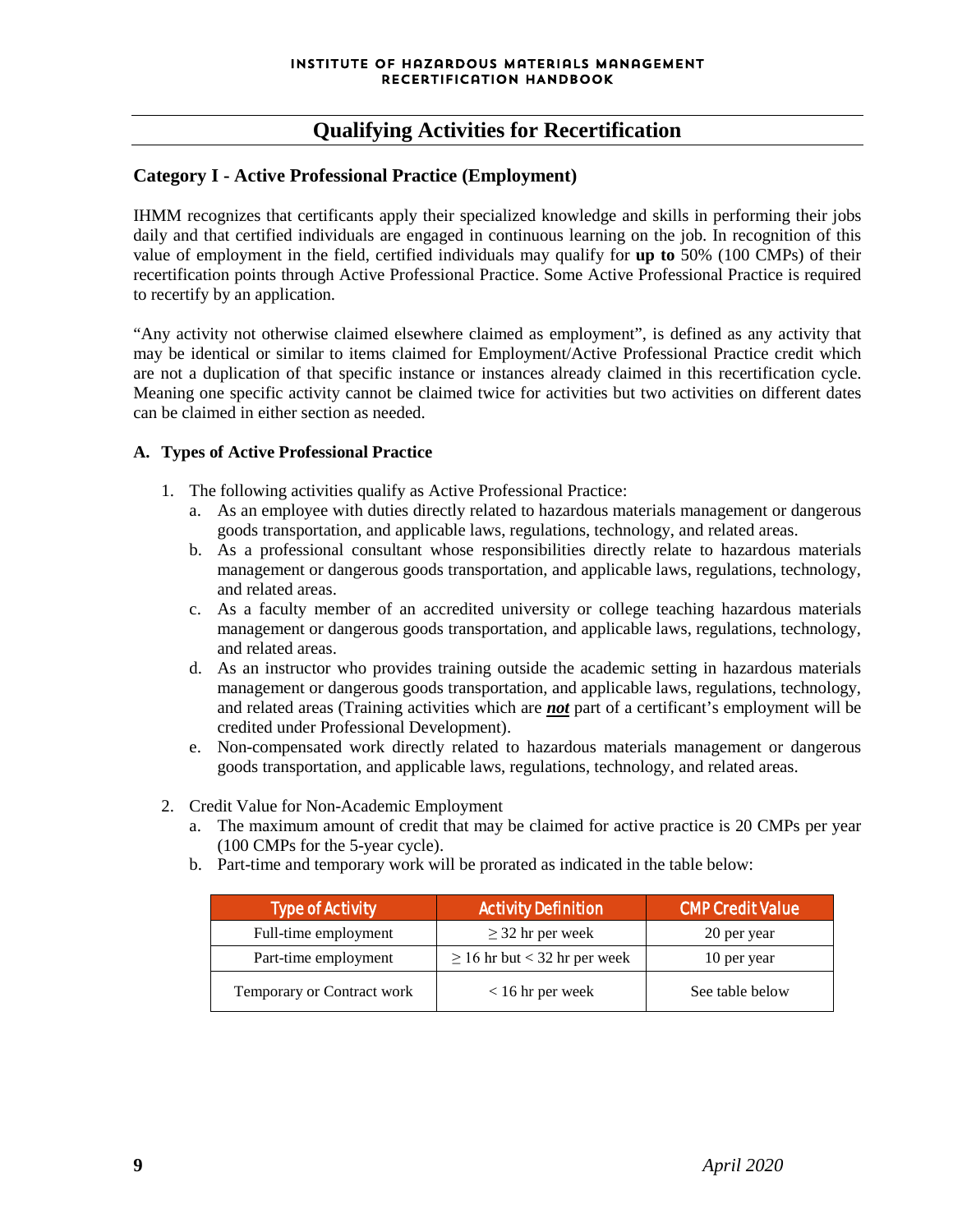| <b>Part Par-Time Work CMP</b><br><b>Calculation</b> |             |  |
|-----------------------------------------------------|-------------|--|
| <b>AVG</b>                                          | <b>CMPS</b> |  |
| <b>HR/WEEK</b>                                      | (ROUNDED)   |  |
| 1                                                   | 1           |  |
| $2 - 3$                                             | 2           |  |
| $\overline{4}$                                      | 3           |  |
| $5 - 6$                                             | 4           |  |
| $7 - 8$                                             | 5           |  |
| 9                                                   | 6           |  |
| $10 - 11$                                           | 7           |  |
| 12                                                  | 8           |  |
| $13 - 15$                                           | 9           |  |

3. Credit Value for Academic Employment

| <b>Type of Activity</b>        | <b>Activity Definition</b>     | <b>CMP Credit Value</b>            |
|--------------------------------|--------------------------------|------------------------------------|
| Full-time academic instruction | $\geq$ 12 credit hours         | 20 CMPs per year                   |
| Part-time academic instruction | $\geq$ 6 but < 12 credit hours | 10 CMPs per year                   |
|                                | $\leq 6$ credit hours          | 1 credit hour $= 2$ CMPs           |
|                                |                                | 2 credit hours = $4 \text{ CMPs}$  |
|                                |                                | 3 credit hours = $5 \text{ CMPs}$  |
|                                |                                | 4 credit hours $= 7$ CMPs          |
|                                |                                | 5 credit hours = $9 \text{ CMPs}$  |
|                                |                                | 6 credit hours = $10 \text{ CMPs}$ |

#### **B. Documentation Requirements for Active Professional Practice**

1. The dates of employment and type of activity (full-time or part-time) may be documented with a written statement on company letterhead stationery which is signed by an official authority of the business or organization (other than you). An example follows:

| <b>On Business Letterhead</b>                                                                                                                                                                                                                                        |  |
|----------------------------------------------------------------------------------------------------------------------------------------------------------------------------------------------------------------------------------------------------------------------|--|
| (Date)                                                                                                                                                                                                                                                               |  |
| (Employee's name) has been employed by (company name) from (date) to (date)<br>where (he/she) has worked continuously in a (full-time or part-time) position<br>with significant duties and responsibilities in the area of hazardous materials in<br>the workplace. |  |
| (Signature, title, and contact information of a company or organization official)                                                                                                                                                                                    |  |

- 2. Duties and responsibilities relating to hazardous materials may be described more fully in the company letter above or with the addition of a copy of a current official job description. A significant portion of one's job must correspond to one or more content areas of the most recent Examination Blueprint for your certification.
- 3. Documenting your position as a self-employed professional is different from verifying your employment as an employee. Since an employee must provide external proof of their position and dates of employment, so must a business owner. Such documentation could include one or a combination of the following: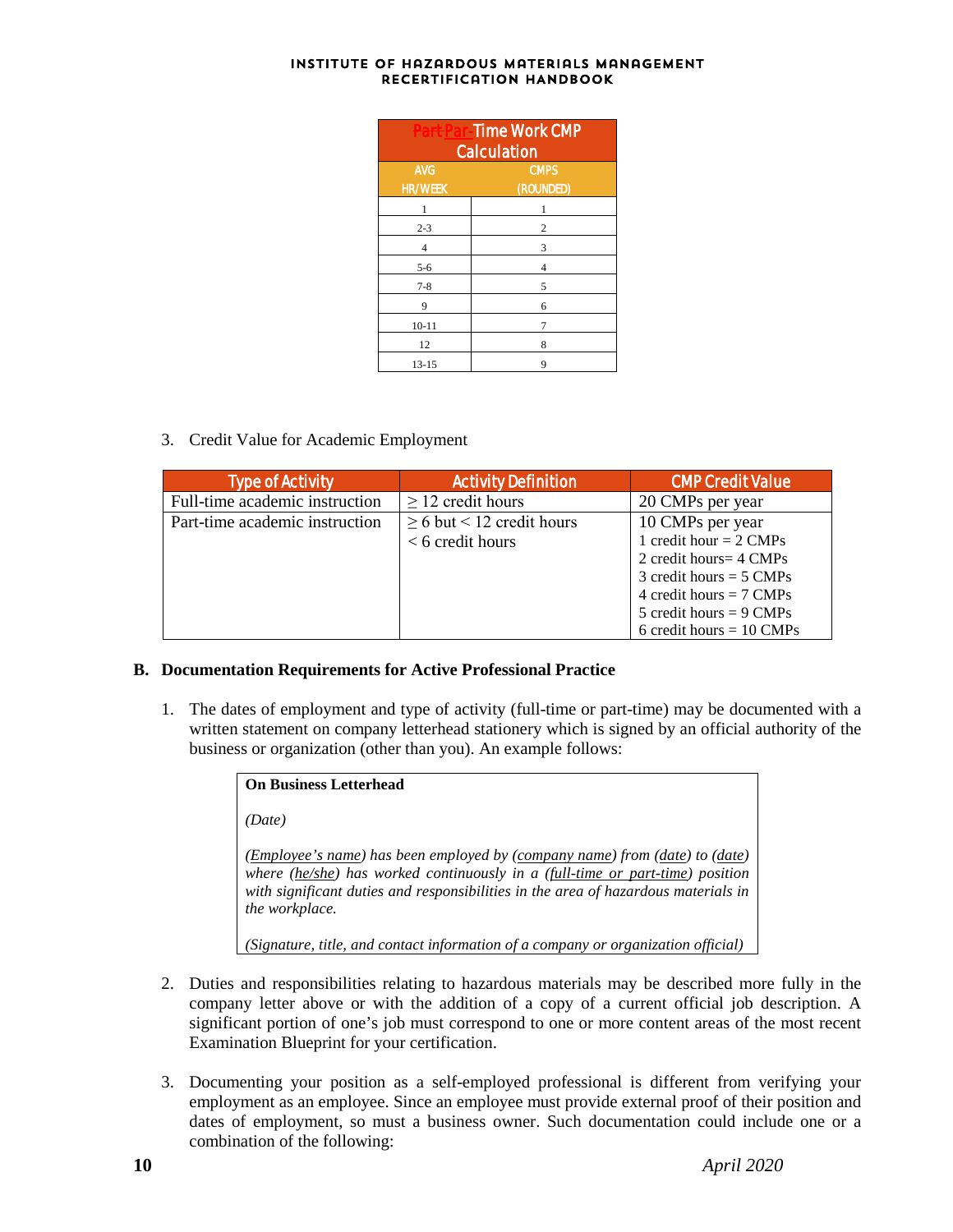- A current (within 5-year cycle) W-9 form bearing your company's name, your name and title (make sure to **redact** any confidential information, such as Social Security or Employer ID numbers)
- A filed business license application bearing your company's name, your name, and title
- Articles of incorporation bearing your company's name, your name, and title
- Current Certificate of Good Standing from the State Corporation Commission indicating the business's active status and the certificant's name
- Other governmental/filed public record documentation demonstrating your relationship with your company

When a certificant's employment claim(s) do not qualify for the maximum value of 100 CMPs for the 5year cycle, enough additional CMP credit must be earned through engagement in professional development activities so that the overall total for the application meets the 200 CMP minimum for recertification.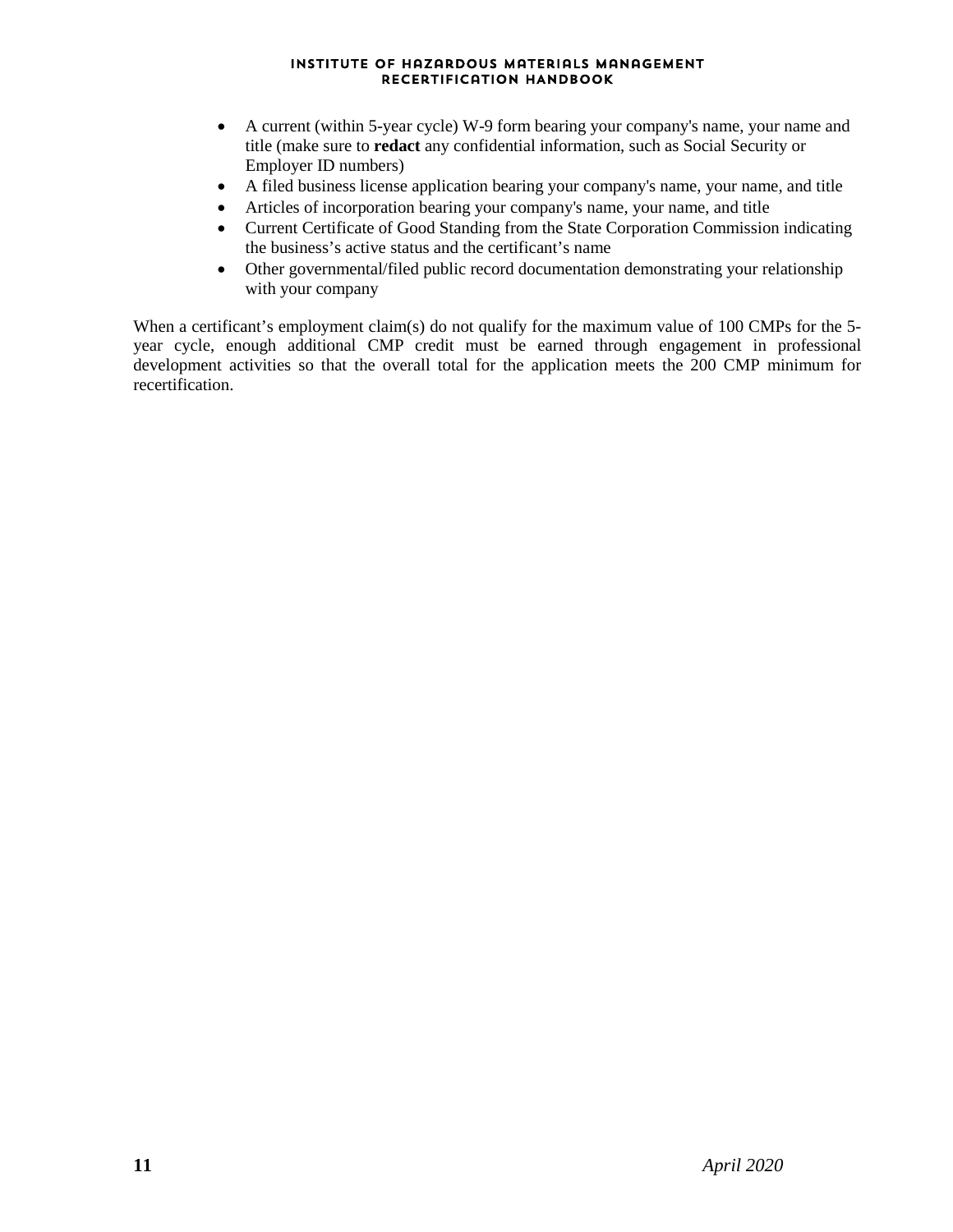#### **Category II – Professional Development Activities (Continuing Education)**

#### A. **Evidence of Continued Competence**

IHMM recognizes that certificants engage in many different types of activities that help them maintain currency in their profession, demonstrate professional growth, and enhance their knowledge, skills, and abilities in the field of hazardous materials management and related areas.

- 1. A minimum of 100 points per 5-year cycle (an average of 20 per year) must be earned in Category II.
- 2. All qualifying activities must pertain to one or more content areas of the relevant certification's Examination Blueprint.
- 3. Unless otherwise indicated, there is no maximum limit to the number of points that may be claimed for any listed activity.
- 4. The points apply *only* to the 5-year cycle in which the activities occurred.
- 5. Certificants may request the evaluation of an activity not covered in the claim types outlined in the claims tables (Appendix A) by submitting a request describing the professional development activity and the rationale for its inclusion. This request should be sent via email to [recertinfo@ihmm.org,](mailto:recertinfo@ihmm.org) and if the committee has not previously evaluated the activity type, the IHMM staff liaison to the Recertification Committee shall add its discussion to the agenda of the next full committee meeting.

#### B. **Documentation Requirements for Professional Development Activities**

Applicants for recertification must maintain all supporting documentation for five (5) years after submission of their application. IHMM reserves the right to request this documentation to substantiate his/her CMP credit claims at any time during the five (5) year period from the date their application is submitted.

- 1. Randomly selected applicants for recertification will need to submit supporting documentation along with their applications. Those certificants who are randomly selected will be notified after receipt of their application and will be required to submit full documentation for all claimed activities. Failure to submit the requested supporting documentation on time shall be considered a voluntary withdrawal from the recertification process and acceptance of the decertification of that credential.
- 2. Those applications that are not selected for audit will be evaluated based on the data entered into the application. Therefore, all pertinent sections of the form must be completed; including sections in which certificants attest to the truthfulness and accuracy of the information presented. The certificant must also pledge continued compliance with the relevant Code of Ethics.

#### C. **Types of Professional Development Activities**

SEE LATEST VERSION OF THE RECERTIFICATION CLAIMS TABLES (APPENDIX A) FOR DETAILS ON ACCEPTABLE TYPES OF PROFESSIONAL DEVELOPMENT CLAIMS FOR **RECERTIFICATION**